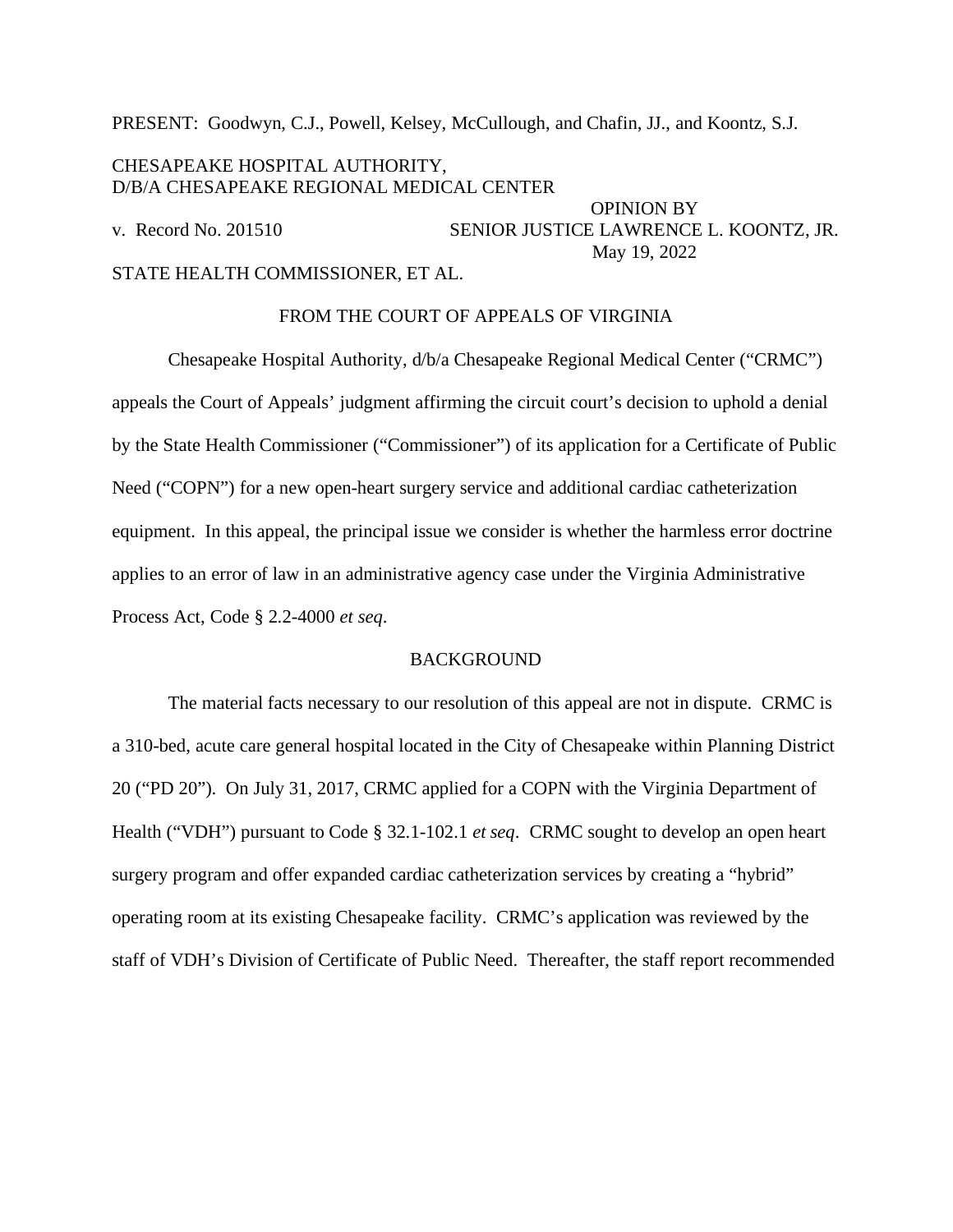conditional approval of CRMC's application contingent upon CRMC's acceptance of a charity care condition. [1](#page-1-0)

On November 27, 2017, Sentara Hospitals ("Sentara"), also located in PD 20, timely filed a petition seeking good cause to be made a party in the review of CRMC's application, pursuant to Code § 3[2](#page-1-1).1-102.6(E)(3).<sup>2</sup> At Sentara's request, an informal fact-finding conference ("IFFC") was held on Sentara's good cause petition. Following this IFFC, the Commissioner granted Sentara's petition and added Sentara as a party to the review of CRMC's application.

On April 12, 2018, an IFFC on the merits of CRMC's COPN application was convened, with CRMC and Sentara presenting evidence and argument. In a case decision submitted to the Commissioner, the adjudication officer recommended that CRMC's application be denied after evaluating the project in relation to the eight statutory considerations set forth in Code § 32.1-102.3(B).

<span id="page-1-0"></span><sup>1</sup> During the same COPN review cycle, Sentara Virginia Beach General Hospital ("SVBGH"), a competing hospital that operates an open heart surgery program in PD 20, filed a COPN application to expand cardiac catheterization services through the addition of cardiac catheterization equipment. SVBGH's application was subsequently approved and was no longer under consideration at the time the Commissioner denied CRMC's application. SVBGH's corporate parent is Sentara Hospitals, an appellee to this appeal.

<span id="page-1-1"></span><sup>&</sup>lt;sup>2</sup> As defined in Code § 32.1-102.6(G), "Good cause" means that

<sup>(</sup>i) there is significant relevant information not previously presented at and not available at the time of the public hearing, (ii) there have been significant changes in factors or circumstances relating to the application subsequent to the public hearing, or (iii) there is a substantial material mistake of fact or law in the Department staff's report on the application or in the report submitted by the health planning agency.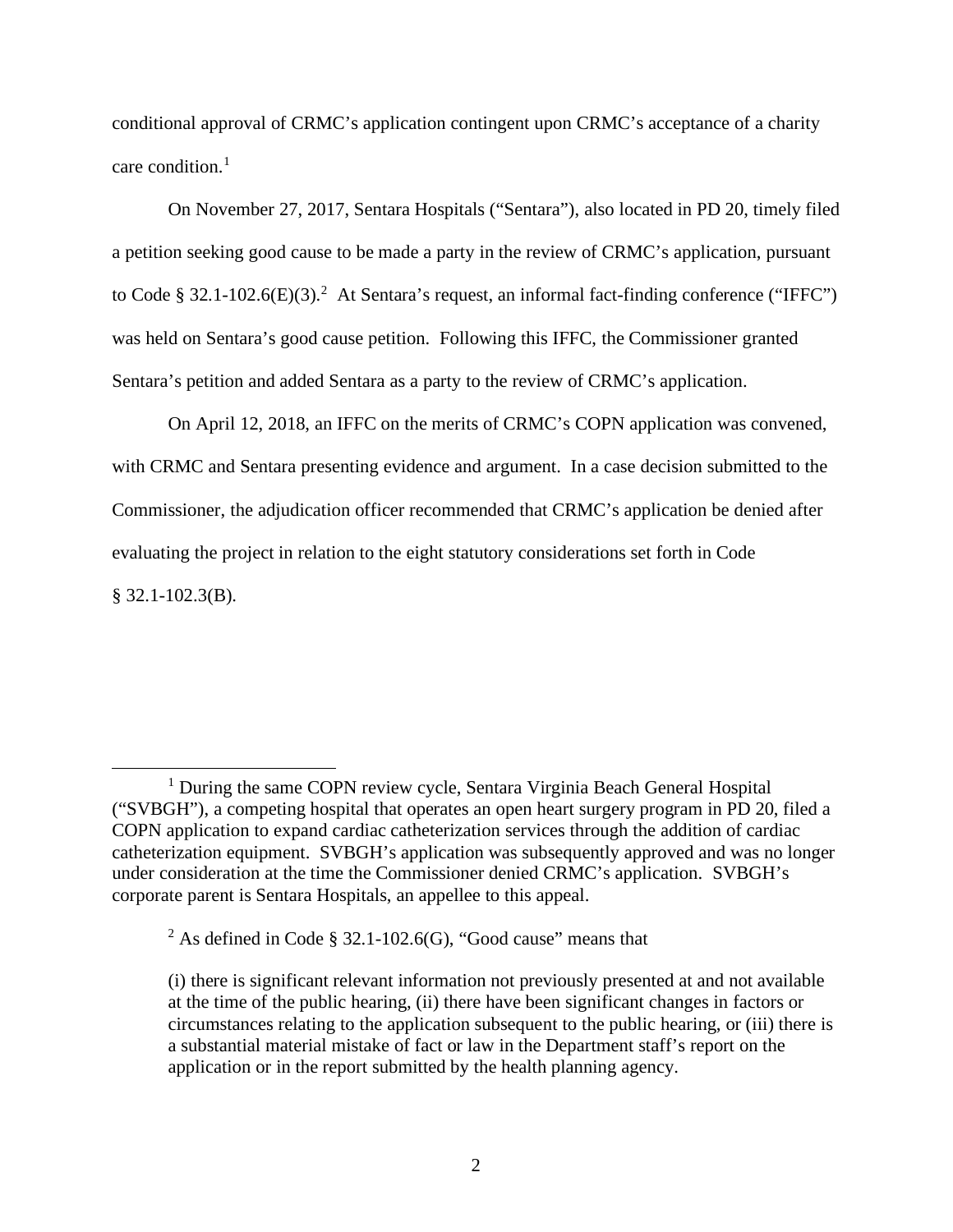On August 24, 2018, the Commissioner, after reviewing the project and adopting the

recommendation and report of the adjudication officer, denied CRMC's application. The

Commissioner cited the following reasons for the denial:

- (i) CRMC's proposed project is not consistent with the State Medical Facilities Plan;
- (ii) The proposed project would likely decrease utilization at existing providers of open heart surgery, a type of surgery that consists of a highly-specialized, highacuity, utilization-sensitive and narrow subset of cardiac surgery procedures;
- (iii) The project is duplicative of existing and accessible open heart surgery services in PD 20;
- (iv) The project would not significantly improve geographic or financial access for residents of PD 20 to open heart surgery services; and
- (v) Open heart surgery services are fully accessible and available in PD 20, in a timely manner and within applicable driving time standards.

The report relied upon by the Commissioner specified that CRMC's proposed project was not consistent with the State Medical Facilities Plan ("SMFP") as defined by VDH's regulations. Citing 12 VAC § 5-230-450(A)(1), the report noted that, with respect to determining a need for a new open heart surgery service, the SMFP required CRMC to demonstrate that its existing cardiac catheterization service performed an average of 1,200 diagnostic equivalent procedures ("DEPs") annually. During the IFFC, CRMC maintained this standard considered all services performed in its two existing cardiac catheterization laboratories, with the total number of services exceeding 1,200 DEPs during the relevant reporting period. CRMC reported a total of 1,374 DEPs in 2015. Sentara maintained that CRMC's two cardiac catheterization laboratories performed an average of 687 DEPs in 2015, and averaged 830 during the 2016-2017 period. The report concluded CRMC's project did not appear to meet the standard set forth in 12 VAC § 5-230-450(A)(1) with respect to average DEPs, finding that CRMC "conflated various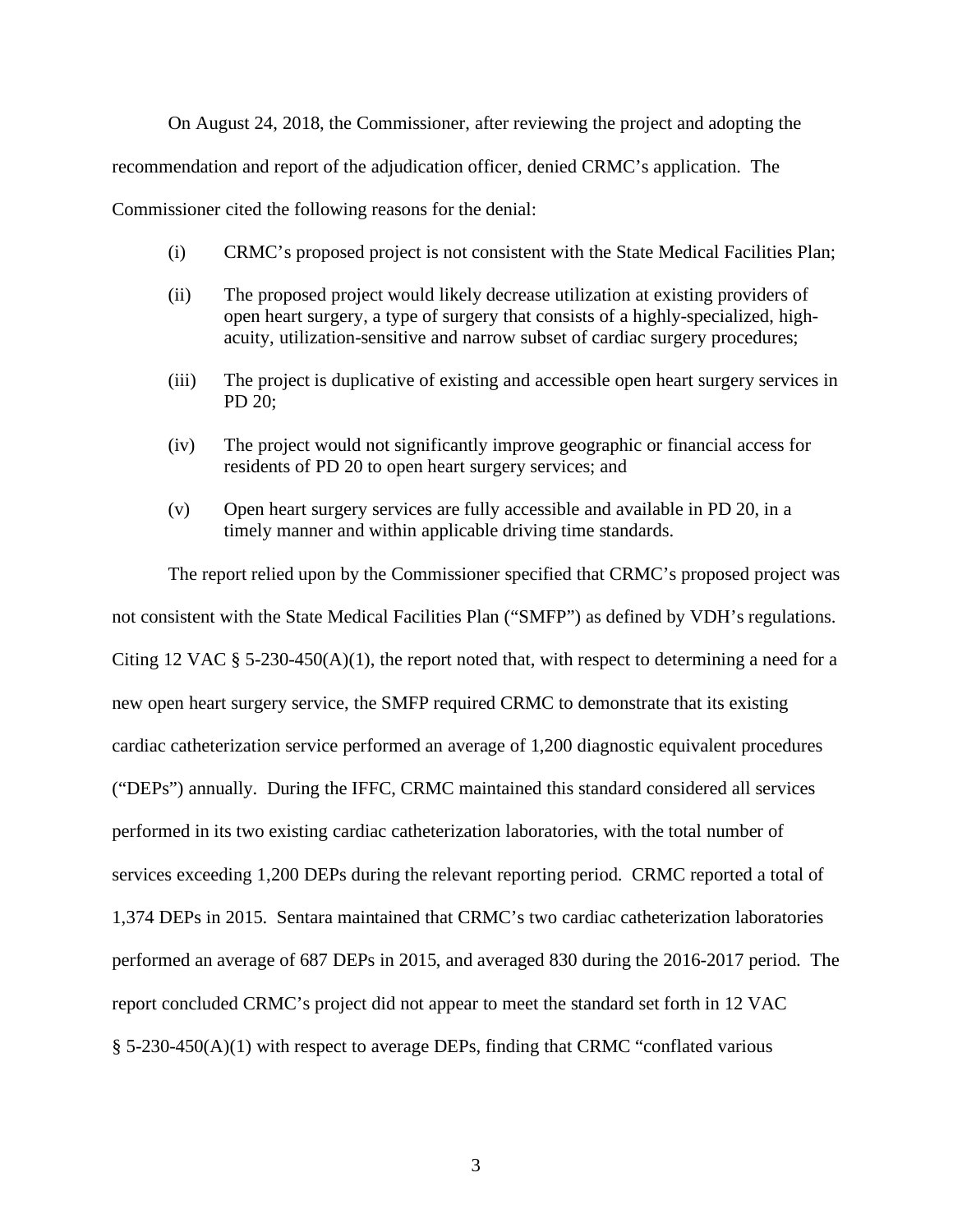procedures capable of being performed in a cardiac catheterization laboratory to arrive at its figures" and Sentara's "more credible and reliable."

The report also analyzed whether CRMC's application complied with the SMFP provision within 12 VAC  $\S$  5-230-450(A)(2), which states that new open heart services would only be approved if "open heart surgery services located within the health planning district performed an average of 400 open heart and closed heart surgical procedures for the relevant reporting period." CRMC argued that this provision referred to a service located at an acute care hospital, regardless of the number of operating rooms within the hospital. CRMC reported the three existing hospitals with open heart surgery services in PD 20 performed an average of 752 open heart and closed heart procedures in 2015. Sentara argued that "open heart surgery services" referred to individual operating rooms within a hospital, and reported that the hospitals in PD 20 performed an average of 167 procedures per operating room in 2015. Sentara maintained that adopting CRMC's interpretation of analyzing utilization per-service, rather than per-operating room, would be "inconsistent with the remainder of the open heart surgery SMFP" and that "one-high volume program . . . would skew the public need analysis to indicate a need for additional services, despite other existing and underutilized services in the PD."

The report concluded that CRMC's project did not meet the SMFP standard under 12 VAC  $\S$  5-230-450(A)(2), reasoning that utilization rates were calculated per-operating room, rather than per-service. The report explained that this interpretation of 12 VAC  $\S 5-230-450(A)(2)$  was "the most reasonable reading of [this regulation]" when read in context with 12 VAC  $\S$  5-230-450(A)(3), which requires a proposed new open heart service to estimate utilization rates prospectively on a per-operating room basis.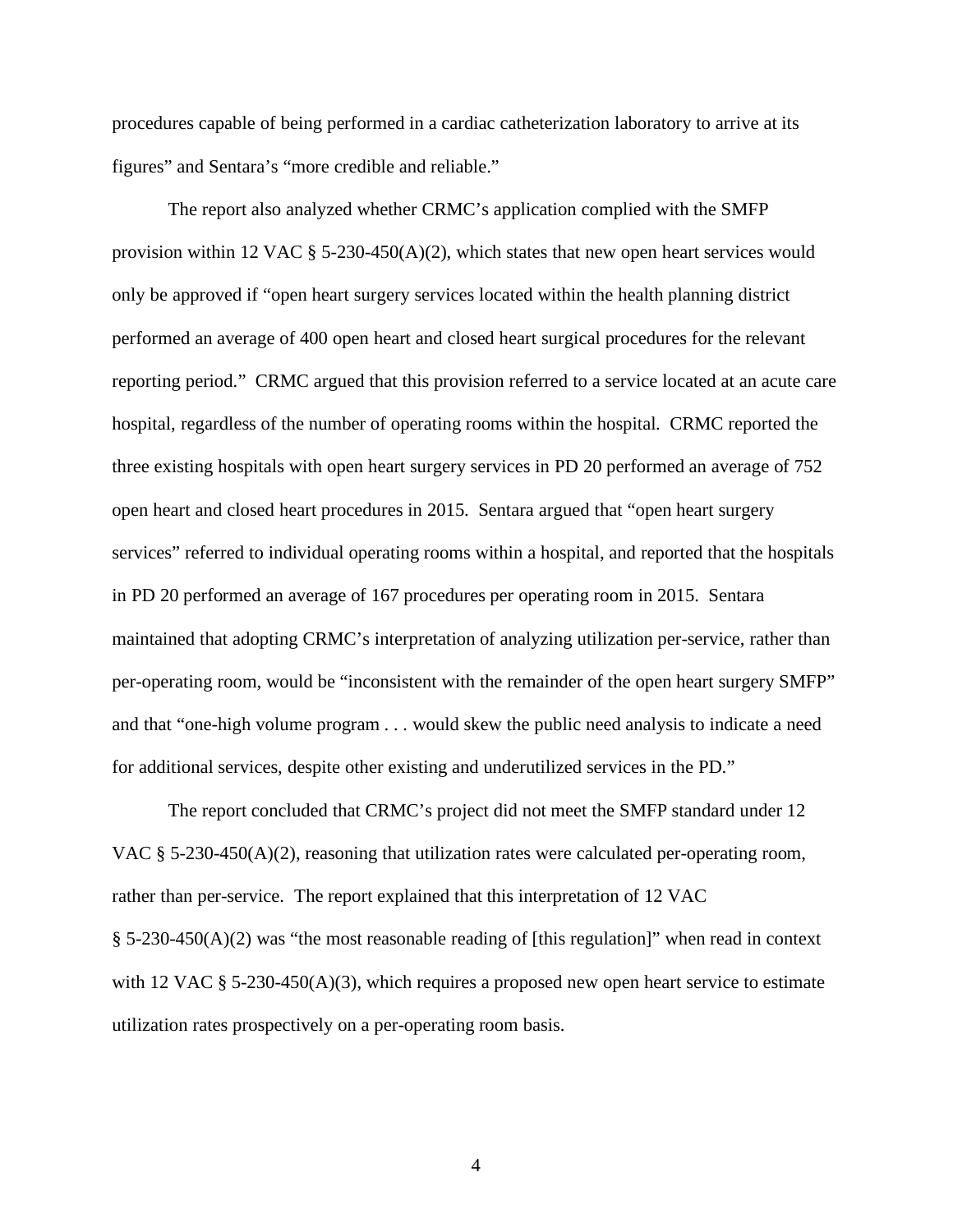CRMC filed a petition for appeal in the Circuit Court of the City of Chesapeake, arguing that the Commissioner's decision should be reversed, in part because the Commissioner erred in his interpretation that 12 VAC  $\S$  5-230-450(A)(2) required the average number of procedures to be determined on a per operating room basis, rather than per service; and further erred in finding that 12 VAC § 5-230-450(A)(1) required an average of 1,200 DEPs per cardiac catheterization laboratory, rather than per cardiac catheterization service. The circuit court held that while the Commissioner misinterpreted the provision of the SMFP within 12 VAC  $\S$  5-230-450(A)(2), as a matter of law, this misinterpretation constituted harmless error. The circuit court reasoned that this subparagraph of the regulation constituted only one part of the SMFP regarding new open heart surgery services, and compliance with the SMFP was only one of eight statutory factors for the Commissioner to consider under Code § 32.1-102.3(B). The circuit court also held that 12 VAC § 5-230-450(A)(1) was genuinely ambiguous and the Commissioner's interpretation warranted deference. Finding the Commissioner did not err with respect to CRMC's remaining assignments of error, the circuit court affirmed the Commissioner's decision and dismissed CRMC's petition.

On appeal to the Court of Appeals, CRMC challenged the circuit court's determination that the Commissioner's incorrect interpretation and application of the SMFP in his case decision was harmless error. In an unpublished opinion, the Court of Appeals, relying in part on *State Health Comm'r v. Sentara Norfolk Gen. Hosp.*, 260 Va. 267 (2000), held that the Commissioner's error of law in misinterpreting the SMFP under 12 VAC § 5-230-450(A)(2) was harmless error, because the project's consistency with the SMFP was only one of eight reasons cited by the Commissioner in denying CRMC's application, and thus was not substantial in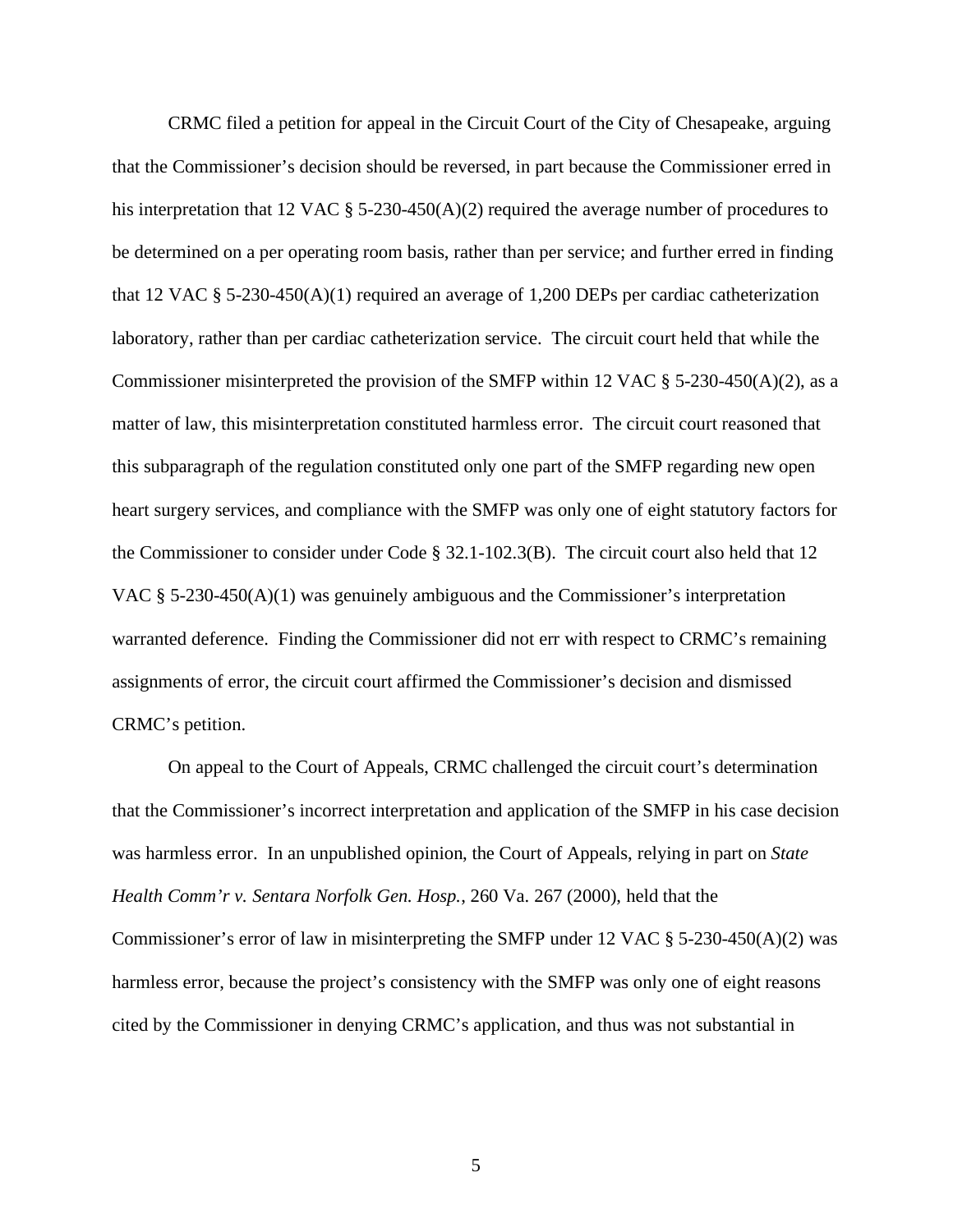nature. Accordingly, the Court of Appeals affirmed the circuit court's decision and denied CRMC's petition for a rehearing *en banc*.

We awarded CRMC this appeal on the following assignments of error:

- 1. The Court of Appeals erred in applying the harmless error doctrine to an agency's legal error in interpreting and applying its own regulations.
- 2. The Court of Appeals erred in deferring, without robust analysis, to an agency's interpretation of its own regulations in contravention of recent United States Supreme Court precedent [in *Kisor v. Wilkie*, 139 S.Ct. 2400, (2019)].

By an order dated December 28, 2021, we permitted the City of Chesapeake and the

Council of the City of Chesapeake to appear on brief as amici curiae. Both parties supported

CRMC's application for a COPN.

## **DISCUSSION**

Section 32.1-102.3(A) provides in relevant part that, "No person shall commence any project without first obtaining a certificate issued by the Commissioner. No certificate may be issued unless the Commissioner has determined that a public need for the project has been demonstrated."<sup>[3](#page-5-0)</sup> Any decision to issue a certificate must be consistent with the most recent applicable provision of the SMFP, unless the Commissioner finds an amendment to such plan is appropriate. Code § 32.1-102.3(A). In determining whether a public need for a project has been demonstrated, the Commissioner must consider eight statutory factors enumerated in Code § 32.1-102.3(B), including the project's consistency with the SMFP. The SMFP is the planning document adopted by the Board of Health, which includes methodologies for projecting need for

<span id="page-5-0"></span><sup>3</sup> The COPN statutory framework at Code § 32.1-102.1 *et seq*., was amended effective July 1, 2020. These amendments are not pertinent to the issue presented in this appeal. Accordingly, this opinion cites to the statutory provisions in effect at the time of the Commissioner's case decision.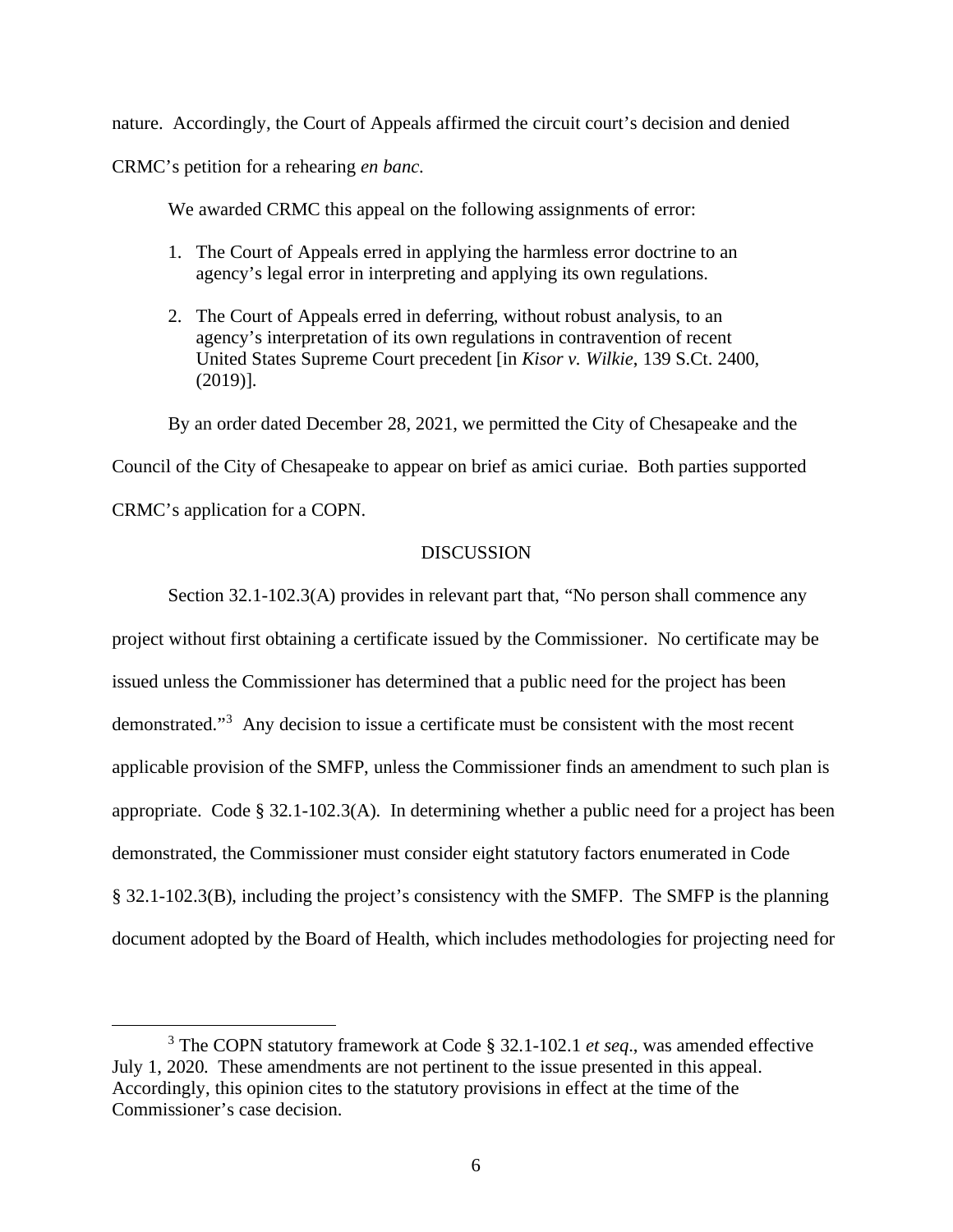medical facilities and services, as well as procedures, criteria, and standards for review of applications for projects for medical care facilities and services. Code § 32.1-102.1.

Relevant to this appeal is whether CRMC's proposed project demonstrates a public need for a new open heart surgery service based on certain utilization metrics, consistent with the SMFP provisions at 12 VAC § 5-230-450(A), which provides that no new open heart services should be approved unless:

- 1. The service will be available in an inpatient hospital with an established cardiac catheterization service that has performed an average of 1,200 DEPs for the relevant reporting period and has been in operation for at least 30 months;
- 2. Open heart surgery services located in the health planning district performed an average of 400 open heart and closed heart surgical procedures for the relevant reporting period; and
- 3. The proposed new service will perform at least 150 procedures per room in the first year of operation and 250 procedures per room in the second year of operation without significantly reducing the utilization of existing open heart surgery services in the health planning district.

12 VAC  $\S$  5-230-450(A)(1) – (3).

The provisions of the Virginia Administrative Process Act ("VAPA"), Code §§ 2.2-4000

to 4031, govern the procedures for the appeal of case decisions issued by the Commissioner. *See*

Code § 2.2-4026. Under the VAPA, the burden is upon the party complaining of the agency

action to demonstrate an error of law. Code § 2.2-4027; *Aegis Waste Solutions, Inc. v.* 

*Concerned Taxpayers of Brunswick Cnty.*, 261 Va. 395, 403 (2001). The errors of law subject to

review under Code § 2.2-4027 include: (i) the agency's failure to accord constitutional right,

power, privilege, or immunity; (ii) the agency's failure to comply with statutory authority,

jurisdiction limitations, or right as provided in the basic laws as to subject matter; (iii) the

agency's failure to observe required procedure where any failure therein is not mere harmless

error; and (iv) the agency's failure to have substantial evidentiary support for its findings of fact.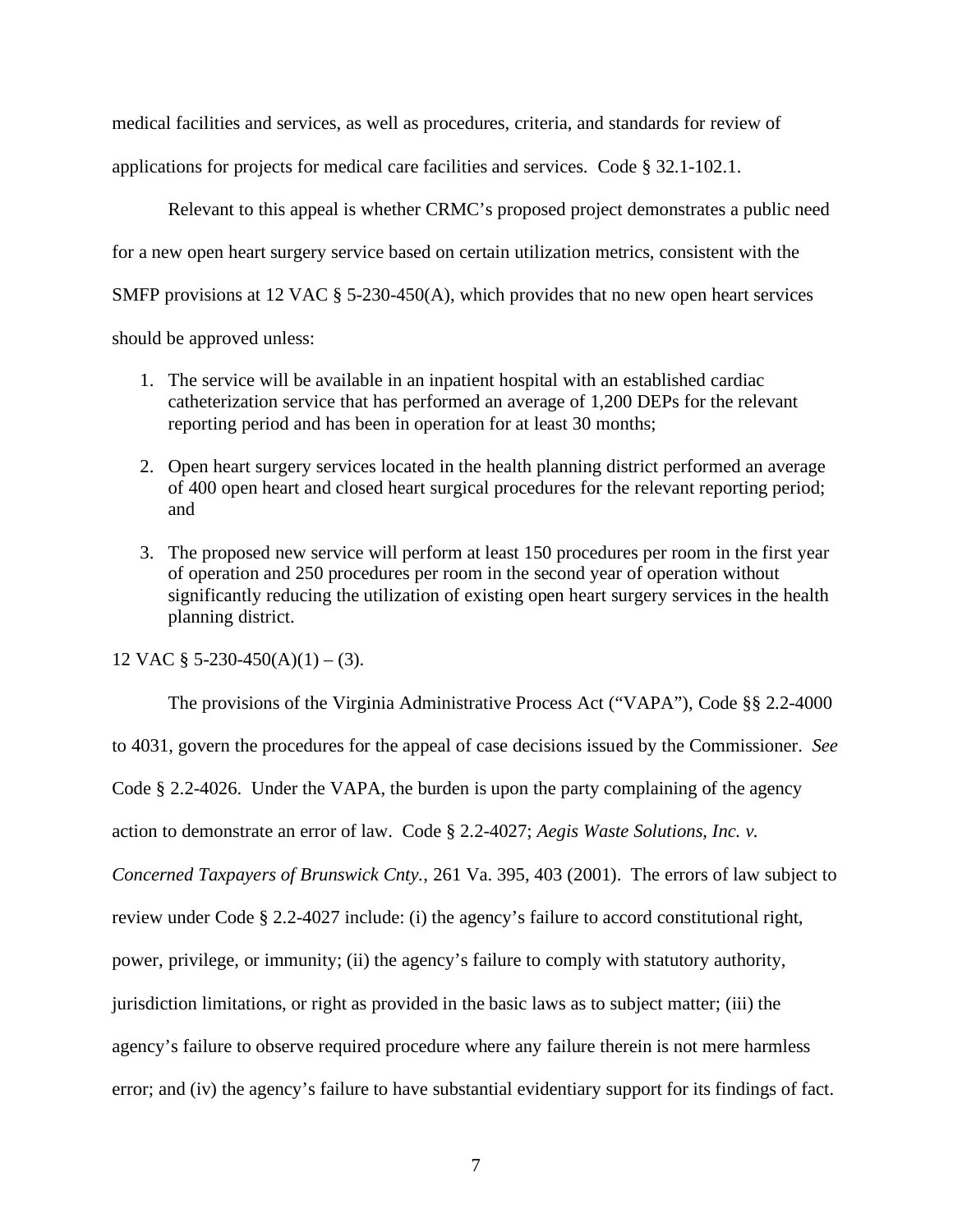Code § 2.2-4029 provides that, in instances in which a case decision is found not to be in accordance with the law under Code § 2.2-4027, the court "shall suspend or set it aside and remand the matter to the agency for further proceedings, if any, as the court may permit or direct in accordance with law." *See Virginia Bd. of Medicine v. Fetta*, 244 Va. 276, 280 (1992) ("The plain language of [Code § 2.2-4029] mandates where . . . a circuit court has made such a determination of invalidity, the court shall suspend or set the decision aside and remand the matter to the agency.").

CRMC asserts that the Court of Appeals, as well as the circuit court, erred in applying the harmless error doctrine to the Commissioner's legal error in misinterpreting the regulatory term "services" within the SMFP provision at 12 VAC  $\S$  5-230-450(A)(2), instead of remanding the matter to the Commissioner for further review as required by the VAPA. First, CRMC asserts that the Commissioner made a legal error in misinterpreting "services" to mean "operating rooms," and under this interpretation, erroneously determined that CRMC could not meet the SMFP's utilization standard requiring an average of 400 open heart and closed heart surgical procedures among existing open heart surgery services in PD 20 within the relevant reporting period. *See* 12 VAC § 5-230-450(A)(2). CRMC asserts that "service" in this context means a clinical health service, such as open heart surgery, whereas "operating room" is defined by 12 VAC § 5-230-10 as "a room used solely or principally for the provision of surgical procedures." Based on the plain meaning of "service" and its use within the SMFP open heart surgery regulations, CMRC contends that the Commissioner erred as a matter of law by misinterpreting the SMFP under the regulation when he denied CRMC's application. We agree.

Although we "give deference to the decisions of administrative agencies when those decisions 'fall within the area the agency's specialized competence,'" such as an agency's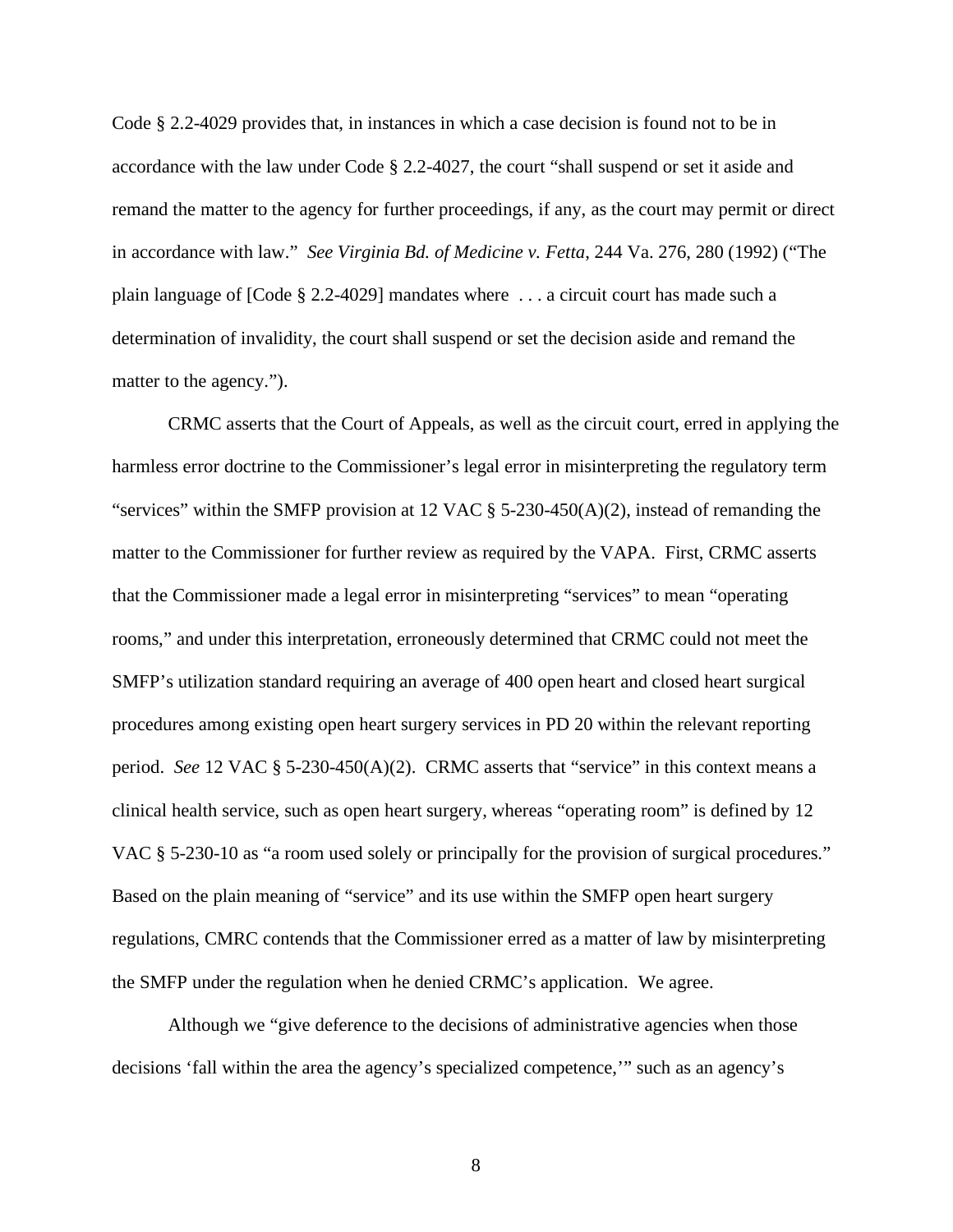interpretation of its regulations, an agency's regulatory interpretation is not given deference if it is arbitrary and capricious and "constitutes a clear abuse of the agency's delegated discretion." *Virginia Marine Resources Comm'n v. Chincoteague Inn*, 287 Va. 371, 380 (2014) (quoting *Virginia Dept. of Health v. NRV Real Estate, LLC*, 278 Va. 181, 185 (2009)); *Frederick Cnty. Bus. Park, LLC v. Virginia Dept. of Envt'l Quality*, 278 Va. 207, 211 (2009). *See also School Bd. of City of Norfolk v. Wescott*, 254 Va. 218, 224 (1997) ("Actions are defined as arbitrary and capricious when they are 'willful and unreasonable' and taken 'without consideration or in disregard of facts or law or without determining principle.'" (citing Black's Law Dictionary 105 (6th ed.1990)). Further, where a regulatory provision "is unambiguous, we will interpret it according to its plain language." *Corporate Executive Bd. Co. v. Virginia Dept. of Taxation*, 297 Va. 57, 75-76 (2019) (citing *Mathews v. PHH Mortg. Corp.*, 283 Va. 723, 738 (2012)).

As a preliminary matter, the COPN statute defines "clinical health service" as a "single diagnostic, therapeutic, rehabilitative, preventative or palliative procedure or series of such procedures." Code § 32.1-102.1. The SMFP defines "operating room" as "a room used solely or principally for the provision of surgical procedures involving the administration of anesthesia, multiple personnel, recovery room access, and a fully controlled environment." 12 VAC § 5-230-10. Even if there were ambiguity whether "service" as used in 12 VAC § 5-230-450(A)(2) could be interpreted to mean "operating room," regulations must be consistent with their governing statutes. *See Manassas Autocars, Inc. v. Couth*, 274 Va. 82, 87 (2007). Further, the SMFP regulations at 12 VAC  $\S$  5-230-450(A)(1)-(3) clearly differentiate between "service" and "room" in establishing utilization metrics that must be satisfied to demonstrate a public need for new open heart services. For example, while 12 VAC § 5-230-450(A)(2) contains a per-service utilization requirement, 12 VAC § 5-230-450(A)(3)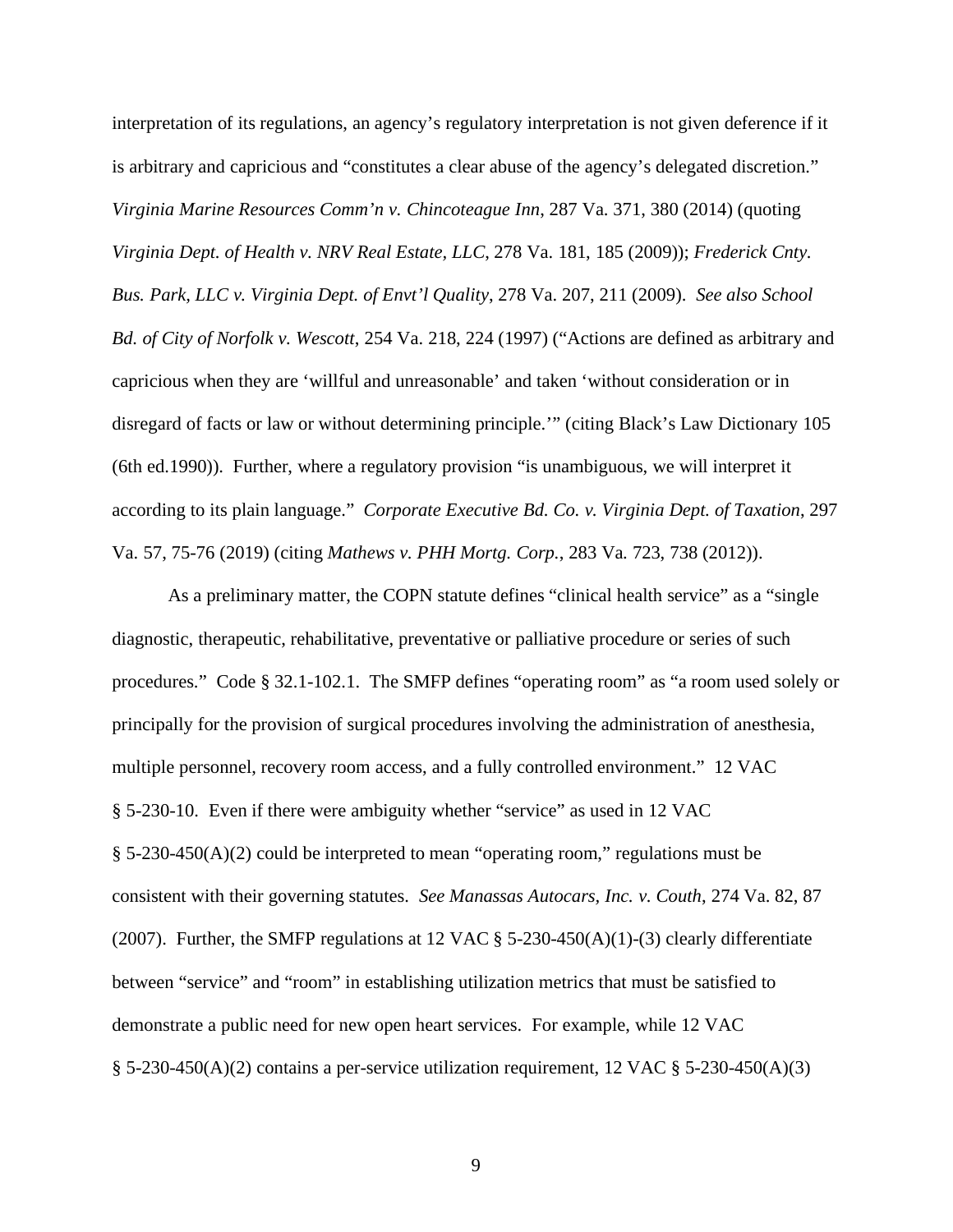requires a COPN applicant to demonstrate its proposed new service would perform a specific number of procedures *per-room* during a given year of operation without reducing the utilization in existing open heart surgery services. (Emphasis added). Other provisions of the SMFP establishing the criteria and standards for open heart surgery services also distinguish between per-service and per-room utilization metrics. *Compare* 12 VAC § 5-230-460 (governing expansion of open heart surgery services; applicants must demonstrate that existing open heart surgery *rooms* meet specific utilization metrics) *with* 12 VAC § 5-230-470 (governing new pediatric open heart surgery services; applicants must demonstrate that existing pediatric cardiac catheterization *services* meet specific utilization metrics). Thus, "service" as used within 12 VAC  $\S$  5-230-450(A)(2) is unambiguous and does not mean "operating room." Accordingly, the Commissioner erred as a matter of law in misinterpreting that SMFP provision.

Next, CRMC contends that, because the Commissioner's interpretation of "service" within 12 VAC § 5-230-450(A)(2) was a substantive error of law, the lower courts were required to remand CRMC's application to the Commissioner for further proceedings, consistent with Code § 2.2-4029. Citing Code § 2.2-4027, CRMC asserts the VAPA does not permit the application of the harmless error doctrine for any type of error other than the agency's failure to observe required procedure. Here, the Commissioner's error was not an error of required procedure, but of the interpretation and application of a substantive SMFP provision. Additionally, CRMC maintains that the harmless error review set forth in Code § 8.01-678, which addresses appellate review of trials, does not apply to judicial review of agency actions, which are governed by Code § 2.2-4027, because the specific statute controls over a general provision addressing the same issue. *See Natrella v. Bd. of Zoning Appeals of Arlington Cnty.*, 231 Va. 451, 461 (1986).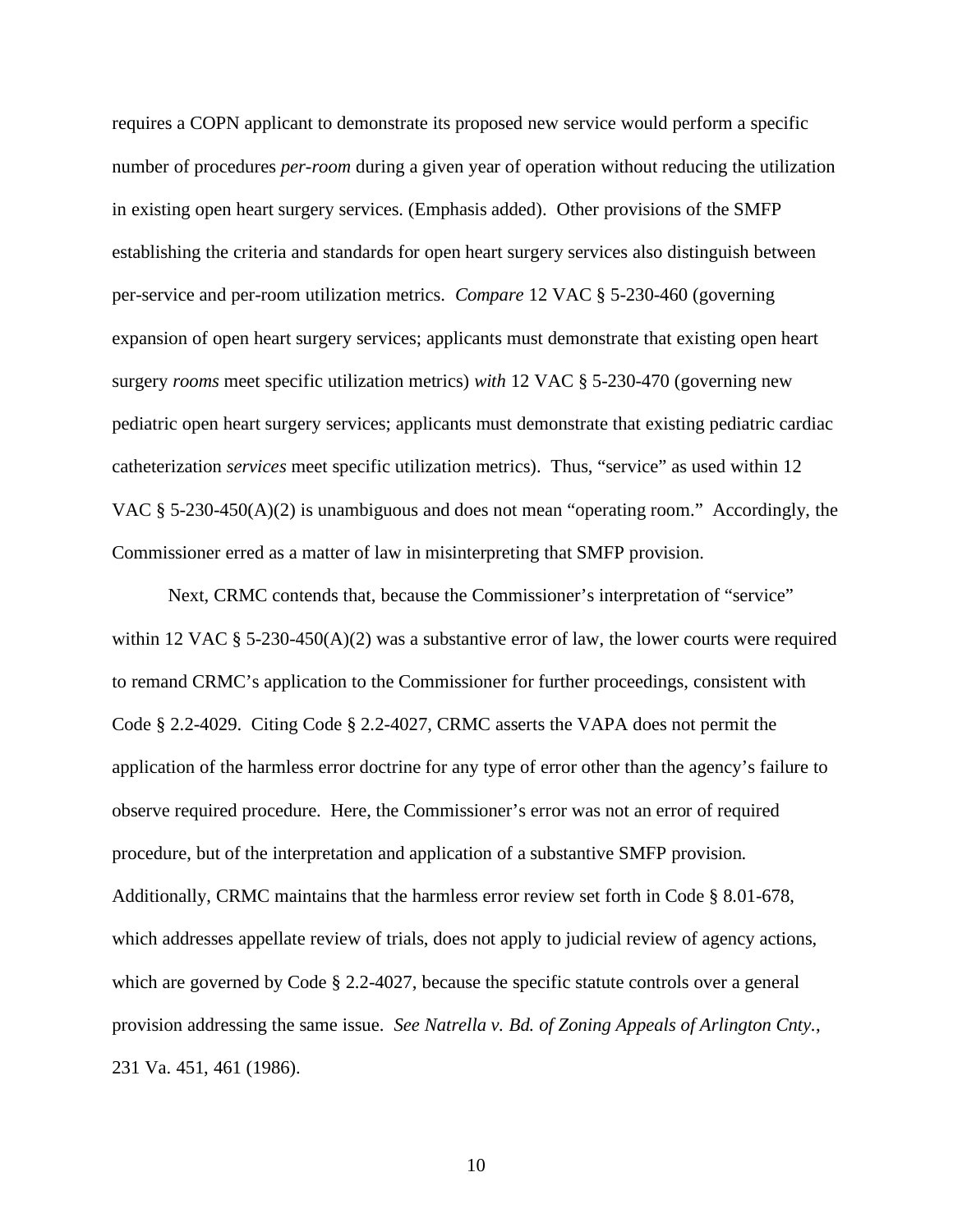Neither the Commissioner nor Sentara now argue that the Commissioner's interpretation of "services" and its application to the SMFP's utilization metric in 12 VAC § 5-230-450(A)(2) were correct. Instead, they assert that Code § 8.01-678 requires a harmless error review in all appellate cases, including those that arise under the VAPA. [4](#page-10-0) Citing *Commonwealth v. Swann*, 290 Va. 194, 200 (2015), the Commissioner and Sentara emphasize that "Code § 8.01-678 makes 'harmless-error review required in *all* cases,'" and note its applicability in both civil and criminal cases. *See also Spruill v. Garcia*, 298 Va. 120, 127 (2019) (applying Code § 8.01-678 in a civil case). Additionally, the Commissioner and Sentara argue that Code §§ 2.2-4027 and 8.01-678 are complementary statutes, and should be interpreted to apply the harmless error doctrine to errors of law in cases arising under the VAPA.

We disagree with the contention of the Commissioner and Sentara that a harmless error review applies to all errors of law in cases that arise under the VAPA, based on the plain language of Code §§ 2.2-4027 and 4029. In issues of statutory interpretation, we seek "to effectuate the intent of the legislature as expressed by the plain meaning of the words used in the statute," and as such, the plain language controls, "unless the words are ambiguous or such application would render the law internally inconsistent or incapable of operation." *Llewellyn v. White*, 297 Va. 588, 595 (2019). Moreover, we assume the legislature chose its words with care when enacting a statute, and "'we are bound by those words.'" *Simon v. Forer*, 265 Va. 483, 490

<span id="page-10-0"></span><sup>4</sup> Both the Commissioner and Sentara argue that CRMC failed to preserve its first assignment of error for appeal. Specifically, they argue that CRMC failed to properly raise in the circuit court or in the Court of Appeals the issue of the applicability of the harmless error doctrine in agency appeals under the VAPA. Based upon a thorough review of the record, we conclude that this issue was adequately preserved for appeal.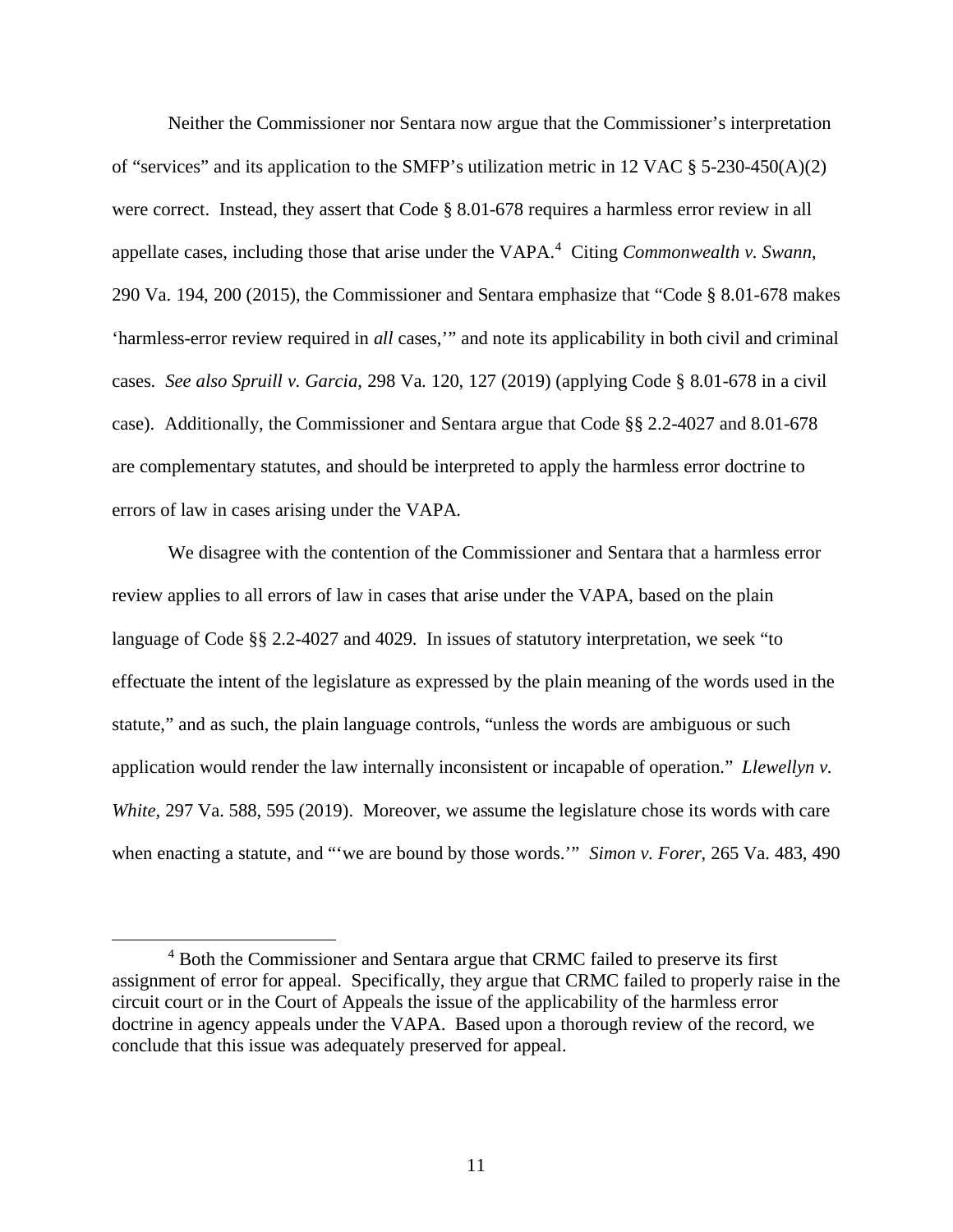(2003) (citing *Barr v. Town & Country Properties, Inc.*, 240 Va. 292, 295 (1990)). "Courts are not permitted to rewrite statutes. This is a legislative function. The manifest intention of the legislature, clearly disclosed by its language, must be applied." *Anderson v. Commonwealth*, 182 Va. 560, 566 (1944).

The plain language of Code § 2.2-4027 specifies that issues of law subject to court review include "(i) accordance with constitutional right, power, privilege, or immunity, (ii) compliance with statutory authority, jurisdiction limitations, or right . . . , (iii) observance of required procedure *where any failure therein is not mere harmless error*, and (iv) the substantiality of the evidentiary support for findings of fact." (Emphasis added). The phrase "where any failure therein is not mere harmless error," only applies to procedural errors, and does not apply to any other error of law enumerated by Code § 2.2-4027, due to its location within the statute. *See Alger v. Commonwealth*, 267 Va. 255, 259-60 (2004) ("Referential and qualifying words and phrases, where no contrary intention appears, refer solely to the last antecedent [in statutory construction].").

Here, Code § 2.2-4027 clearly distinguishes between administrative agency procedural errors and other errors of law, such as an agency's failure to comply with its statutory authority, and specifies that only procedural errors are subject to a harmless error review. While the Commissioner and Sentara urge this Court to find that harmless error review under Code § 8.01-678 is applicable to all errors of law under Code § 2.2-4027, the plain language of Code § 2.2-4027 specifically limits the harmless error doctrine's applicability. Under the rules of statutory construction, when one statute speaks generally on an issue and another addresses the same issue in a more specific manner, "the two should be harmonized, if possible, and where they conflict, the latter prevails." *Virginia Dept. of Health v. Kepa, Inc.*, 289 Va. 131, 142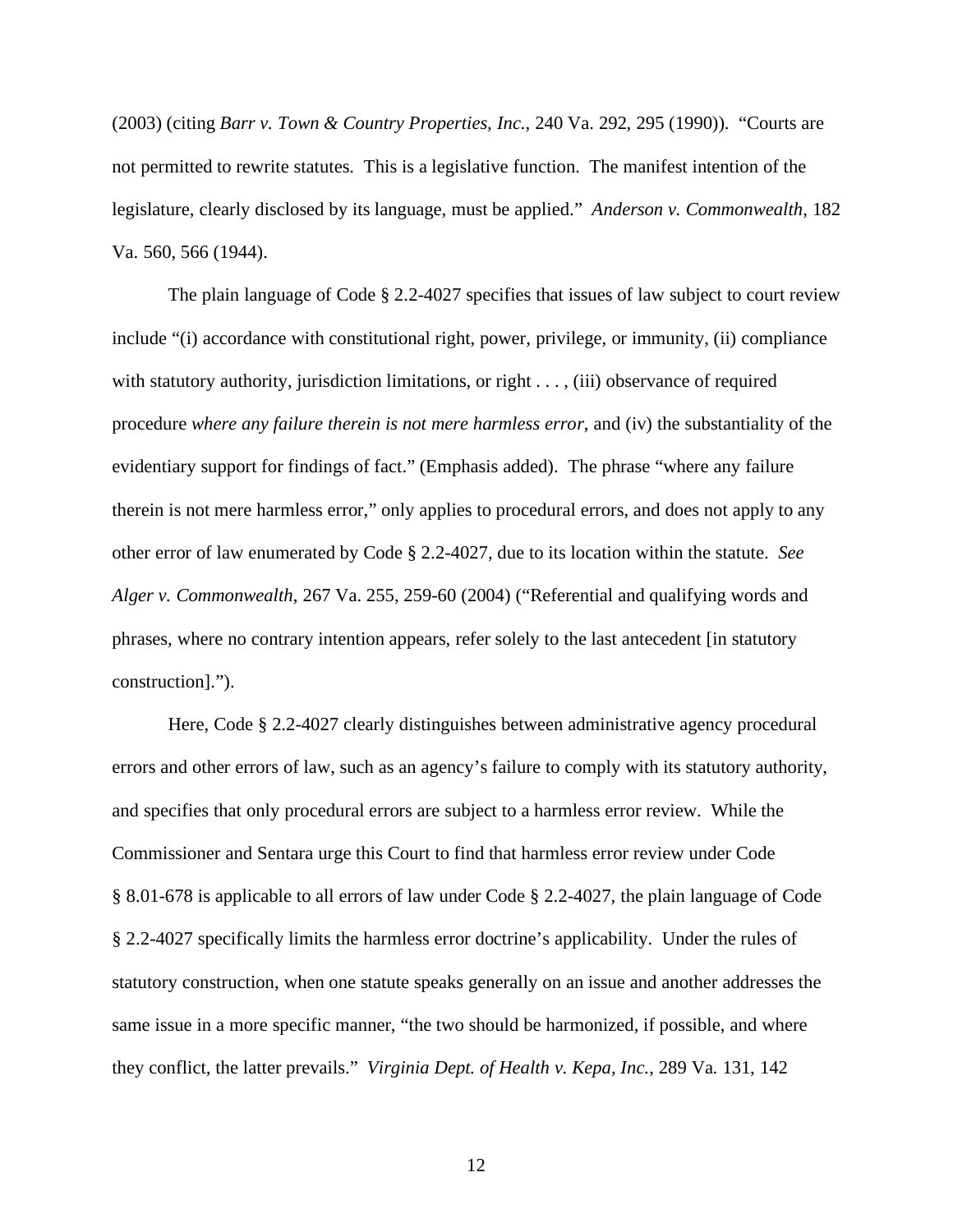(2015) (citing *Virginia Nat'l Bank v. Harris*, 220 Va. 336, 340 (1979)). Code § 2.2-4027 applies to judicial review of administrative agency cases arising under the VAPA. In contrast, Code § 8.01-678 applies more generally to appeals arising from issues at trial. Given that Code § 2.2-4027 is specific to agency appeals and limits the applicability of the harmless error doctrine to procedural errors, we hold that the harmless error doctrine is not applicable to other errors of law in cases arising under the VAPA.

Our holding is consistent with prior decisions related to this issue. In *Browning-Ferris Ind. v. Residents Involved in Saving the Env't, Inc*., 254 Va. 278 (1997), we considered whether the Director of the Department of Environmental Quality ("DEQ") erred by failing to make an explicit determination before issuing a permit for a new solid waste management facility, as required by Code § 10.1-1408.1(D). We rejected the appellant's argument that the Director's failure to make an explicit determination was harmless error under then-Code § 9-6.14:17(iii) [now Code § 2.2-4027(iii)], noting that, "the statutory compliance issue involves a substantive provision which is a prerequisite to the issuance of a permit. Thus, the Director's action is not subject to harmless error review." *Id.* at 285. *See also Virginia Retirement System v. Cirillo*, 54 Va. App. 193, 202-03, n.2 (2009) (discussing the difference between substantive and procedural administrative errors, and the applicability of the harmless error doctrine only to procedural errors).

Here, the Commissioner was required by Code  $\S 32.1-102.3(A)$  to determine whether CRMC's application demonstrated a public need by evaluating the project's consistency with the SMFP. The Commissioner was also statutorily required to consider the project's consistency with the SMFP under Code § 32.1-102.3(B). The Commissioner erred in interpreting and applying a provision of the SMFP at 12 VAC  $\S$  5-230-450(A)(2), which none of the parties now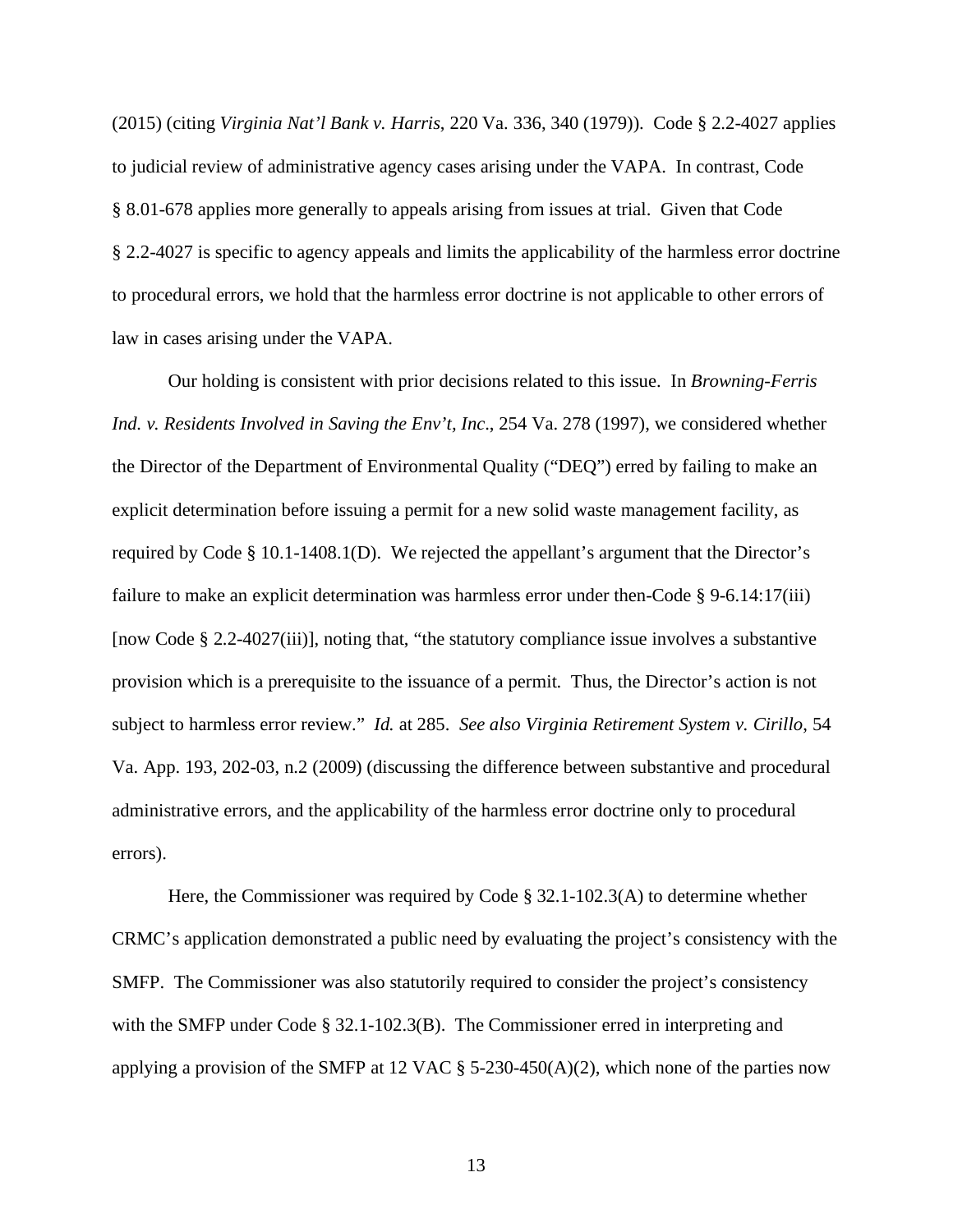dispute. Further, the Commissioner's error was a substantive error of law because the Commissioner was required to evaluate CRMC's COPN application for consistency with the SMFP as a condition for approval. *See* Code § 32.1-102.3(A). Because this error of law was not the agency's failure to observe required procedure, *see* Code § 2.2-4027(iii), we hold that the harmless error doctrine was inapplicable, and the lower courts erred by failing to remand the case to the Commissioner for further proceedings, consistent with Code § 2.2-4029.<sup>[5](#page-13-0)</sup>

#### **CONCLUSION**

For these reasons, we will reverse the judgment of the Court of Appeals and remand the case to the Commissioner to reconsider CRMC's COPN application consistent with the views expressed in this opinion.

*Reversed and remanded.*

### JUSTICE McCULLOUGH, concurring.

I concur in the conclusion the majority reaches, that Code § 2.2-4027, while allowing for harmless error review for *procedural* defects, does not provide for harmless error review for *substantive* errors committed by administrative agencies. The anomalous nature of this situation prompts some additional observations.

"The harmless-error check on judicial power has never been a begrudged limitation, but rather one 'favored' by Virginia courts," *Commonwealth v. White*, 293 Va. 411, 420 (2017) (citation omitted), because it stems from the "imperative demands of common sense," *Oliver v. Commonwealth*, 151 Va. 533, 541 (1928). In nearly all appeals, the harmless-error statute, Code

<span id="page-13-0"></span><sup>5</sup> Because of our holding on CRMC's first assignment of error, we need not address CRMC's second assignment of error, which related to whether the Court of Appeals erred in deferring to the Commissioner's interpretation of the Board's regulations.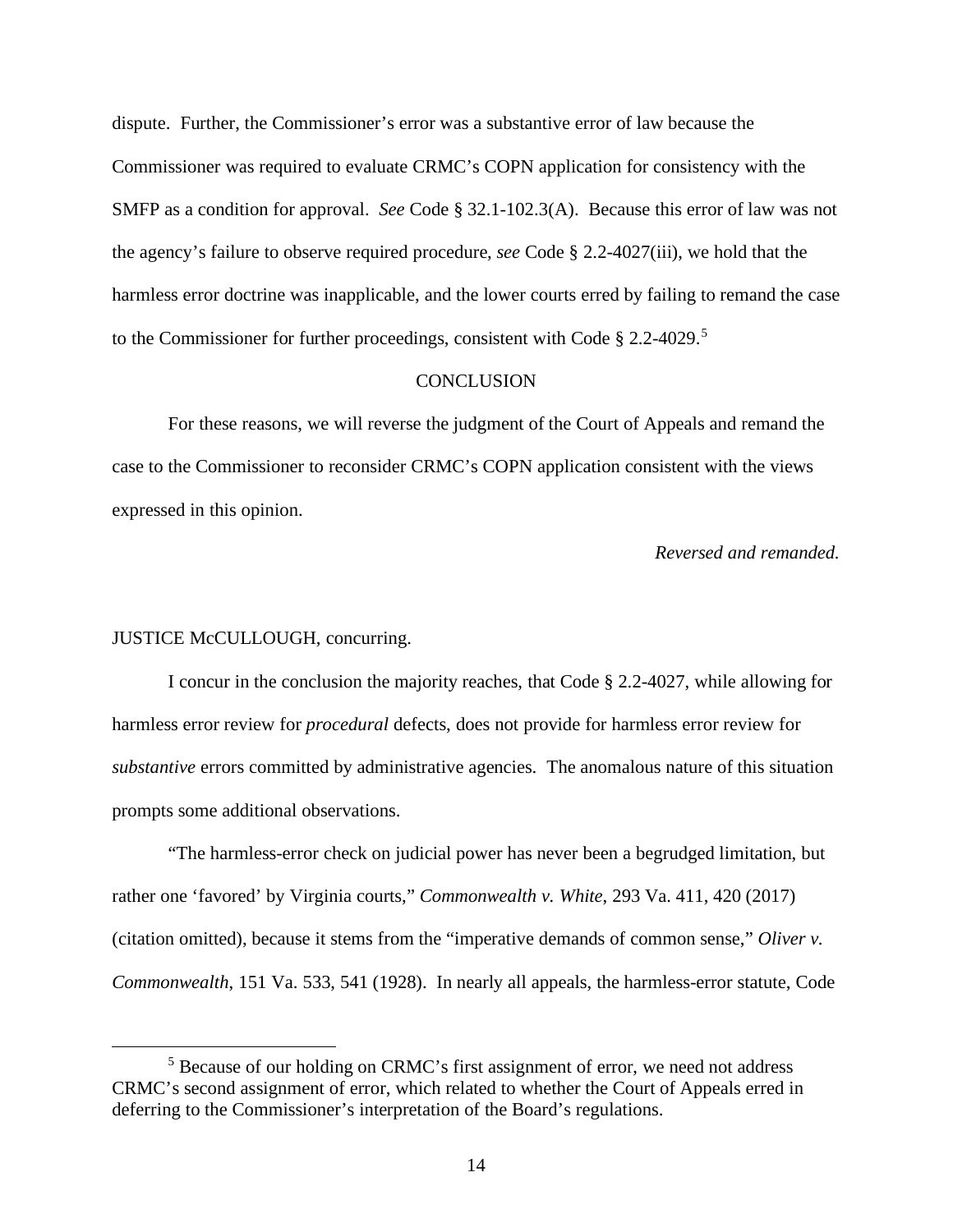§ 8.01-678, "puts a limitation on the powers of this court to reverse the judgment of the trial court — a limitation which we must consider on every application for an appeal and on the hearing of every case submitted to our judgment." *Walker v. Commonwealth*, 144 Va. 648, 652 (1926) (construing predecessor harmless-error statute). The idea of harmless error has deep roots in the common law. John M. Graebe, *The Riddle of Harmless Error Revisited*, 54 Hous. L. Rev. 59, 66 (2016). It prevents appellate courts from turning into "impregnable citadels of technicality." *Kotteakos v. United States*, 328 U.S. 750, 759 (1946) (quoting Marcus A. Kavanagh, *Improvement of Administration of Criminal Justice by Exercise of Judicial Power*, 11 A.B.A.J. 217, 222 (1925)).

Yet, for reasons that are not clear, uniquely with administrative law appeals, the General Assembly has limited harmless error review to procedural defects. The absence of a harmless error review in administrative cases is striking. In civil and criminal trials, even errors "arising from the denial of a constitutional right are subject to a harmless error analysis." *Angel v. Commonwealth*, 281 Va. 248, 264 (2011). It is not clear why, in appeals from administrative agencies, harmless error is available for procedural errors, but not for substantive errors. Virginia is an outlier in this respect. I am aware of no other state that provides such a limitation.<sup>[1](#page-14-0)</sup> Judicial review of the decisions of federal administrative agencies contemplates the applicability of harmless error across the board. *See* 5 U.S.C. § 706. Litigation, including in the

<span id="page-14-0"></span><sup>1</sup> *See, e.g.*, *Ferguson v. Hamrick*, 388 So. 2d 981, 984 (Ala. 1980); *Williams v. Dep't of Public Safety*, 369 P.3d 760, 782 (Colo. Ct. App. 2015); *Levy v. Comm'n on Human Rights & Opportunities*, 671 A.2d 349, 358-59 (Conn. 1996); *Sherman v. Comm'n on Licensure to Practice Healing Art*, 407 A.2d 595, 602 (D.C.A. 1979); *Sylte v. Idaho Dep't of Water Resources*, 443 P.3d 252, 260 (Idaho 2019); *Comm'r of Indiana Dep't of Insurance v. Schumaker*, 118 N.E.3d 11, 20 (Ind. Ct. App. 2018); *Southwest Kansas Royalty Owners Ass'n v. State Corp. Comm'n*, 769 P.2d 1, 12 (Kan. 1989); *Vote Solar v. Montana Dep't of Public Service Regulation*, 473 P.3d 963, 975 (Mont. 2020).